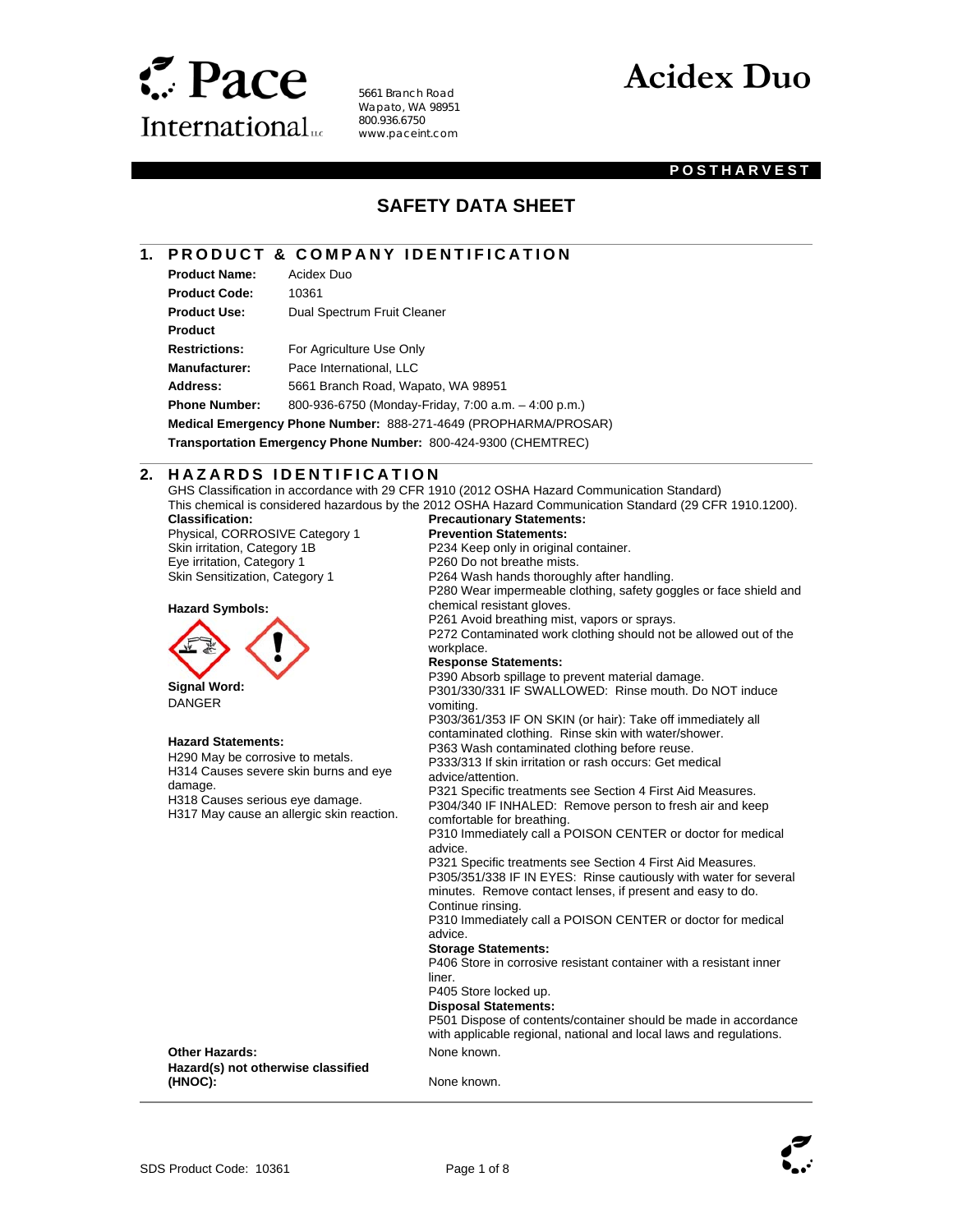l

 $\overline{a}$ 

## **3. COMPOSITION/INFORMATION ON INGREDIENTS**

| Ingredient                                                             | CAS#           | Concentration (w/w %) |  |
|------------------------------------------------------------------------|----------------|-----------------------|--|
| Alcohols, C12-14-secondary, ethoxylated                                | 84133-50-6     | 5.5%                  |  |
| d-Limonene                                                             | 5989-27-5      | 5.0%                  |  |
| Phosphoric acid                                                        | 7664-38-2      | 4.5%                  |  |
| C6-C12 alkyl alcohol ethoxylate phosphoric acid                        | 68921-24-4     | $3.2\%$               |  |
| Glucopyranose, oligomeric, decyl octyl glycosides                      | 68515-73-1     | 2.0%                  |  |
| Other ingredients*                                                     | <b>Balance</b> | 79.8%                 |  |
| *Other Ingredients not identified are trade secrets and non-hazardous. |                |                       |  |

### **4. FIRST AID MEASURES**

| <b>General Advice:</b> | Have the product container, label or Safety Data Sheet with you when calling a poison control<br>center or physician, or going for treatment. You may also contact PROPHARMA (PROSAR) 1- |
|------------------------|------------------------------------------------------------------------------------------------------------------------------------------------------------------------------------------|
|                        | 888-271-4649 for emergency medical treatment information.                                                                                                                                |
| If on Skin (or         | Take off immediately all contaminated clothing. Wash skin with plenty of soap and                                                                                                        |
| hair):                 | water/shower. If redness, burning, rash or irritation persists, get medical advice/attention.                                                                                            |
|                        | Wash contaminated clothing before reuse.                                                                                                                                                 |
| If in Eyes:            | Hold eye open and rinse cautiously with water for $15 - 20$ minutes. Remove contact lenses,                                                                                              |
|                        | after the first 5 minutes if present and easy to do, then continue rinsing eye. Immediately call a                                                                                       |
|                        | POISON CENTER or doctor for medical advice.                                                                                                                                              |
| If Ingested:           | Rinse mouth, DO NOT induce vomiting.                                                                                                                                                     |
| If Inhaled:            | Remove person to fresh air and keep comfortable for breathing. Immediately call a POISON                                                                                                 |
|                        | CENTER or doctor for medical advice. If person is not breathing, call 911 or an ambulance,                                                                                               |
|                        | and then give artificial respiration, preferably mouth-to-mouth, if possible.                                                                                                            |
| <b>Most important</b>  | Burning pain and severe corrosive skin damage. Causes serious eye damage. Symptoms may                                                                                                   |
| Symptoms /             | include stinging, tearing, redness, swelling, and blurred vision. Permanent eye damage                                                                                                   |
| effects, acute         | including blindness could result. May cause an allergic skin reaction. Dermatitis. Rash.                                                                                                 |
| and                    |                                                                                                                                                                                          |
| Delayed:               |                                                                                                                                                                                          |
| Indication of          | Treat patient symptomatically.                                                                                                                                                           |
| any immediate          |                                                                                                                                                                                          |
| medical                |                                                                                                                                                                                          |
| attention and          |                                                                                                                                                                                          |
| special                |                                                                                                                                                                                          |
| treatment              |                                                                                                                                                                                          |
| needed:                |                                                                                                                                                                                          |
|                        |                                                                                                                                                                                          |

## **5. FIRE FIGHTING MEASURES**

| <b>Suitable Extinguishing Media:</b>     | Not flammable. Use any means suitable for extinguishing surrounding fire.<br>Water spray may be used to keep fire exposed containers cool. |
|------------------------------------------|--------------------------------------------------------------------------------------------------------------------------------------------|
| <b>Unsuitable Extinguishing</b>          | Not available.                                                                                                                             |
| Media:                                   |                                                                                                                                            |
| <b>Special Hazards Arising from</b>      | During fire, gases hazardous to health may be formed. May include and are                                                                  |
| the Chemical:                            | not limited to: Oxides of phosphorus.                                                                                                      |
| Special protective equipment             | Firefighters should wear full protective clothing including self-contained                                                                 |
| and precautions for                      | breathing apparatus. Move containers from fire area if you can do so without                                                               |
| firefighters:                            | risk. Use standard firefighting procedures and consider the hazards of other<br>involved materials.                                        |
| <b>Fire-fighting</b>                     | Move containers from fire area if you can do so without risk.                                                                              |
| equipment/instructions:                  |                                                                                                                                            |
| Specific methods:                        | Use standard firefighting procedures and consider the hazards of other<br>involved materials.                                              |
| <b>Hazardous combustion</b><br>products: | May include and are not limited to: Oxides of phosphorus.                                                                                  |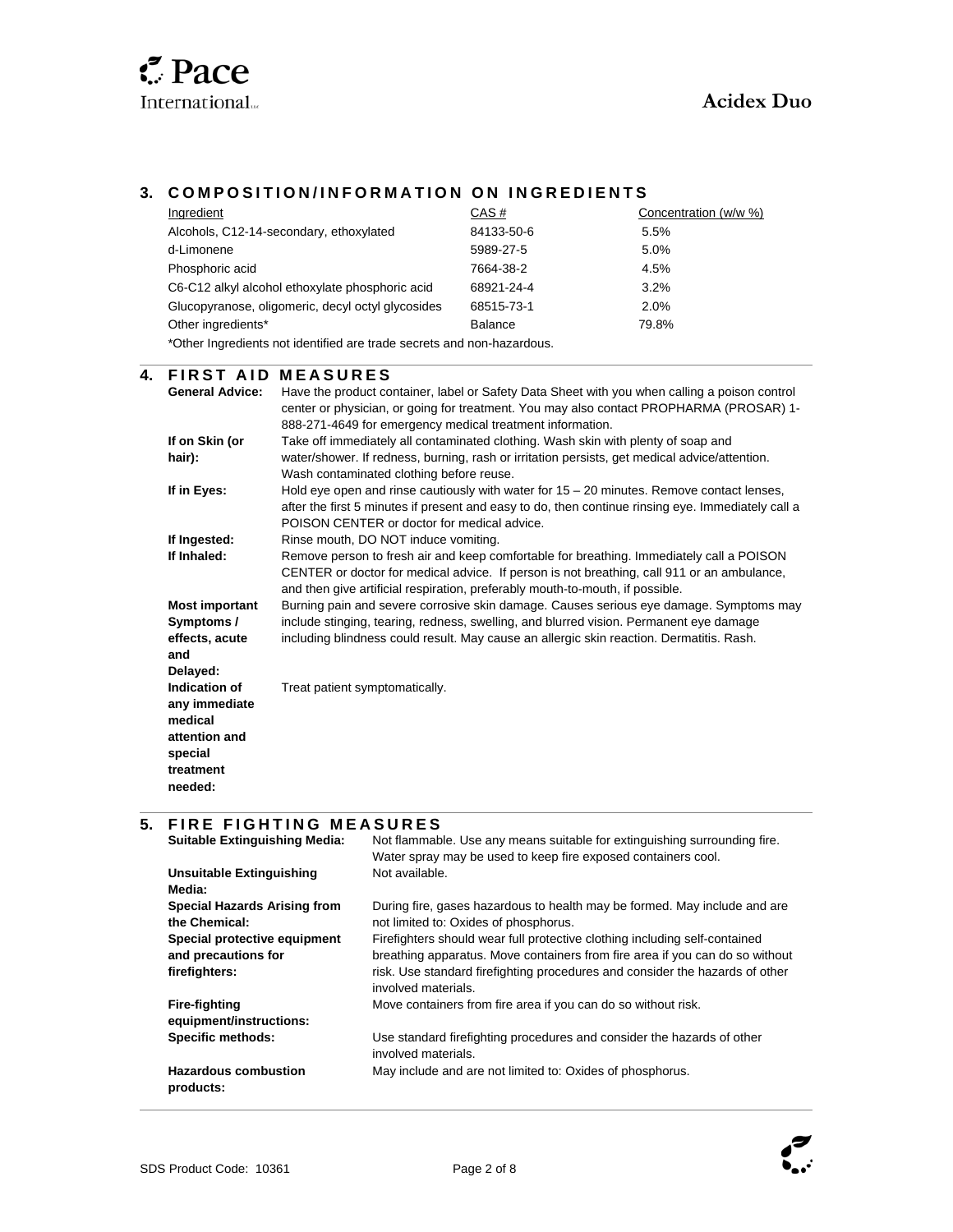

 $\overline{\phantom{a}}$ 

### **6. ACCIDENTAL RELEASE MEASURES**

| <b>Personal Precautions.</b>    | Keep unnecessary personnel away. Keep people away from and upwind of                                                                                                                                                                                                                                                                     |  |  |
|---------------------------------|------------------------------------------------------------------------------------------------------------------------------------------------------------------------------------------------------------------------------------------------------------------------------------------------------------------------------------------|--|--|
| <b>Protective Equipment and</b> | spill/leak. Keep out of low areas. Wear appropriate protective equipment and                                                                                                                                                                                                                                                             |  |  |
| <b>Emergency procedures:</b>    | clothing during clean-up. Do not breathe mist or vapor. Do not touch damaged<br>containers or spilled material unless wearing appropriate protective clothing. Ensure<br>adequate ventilation. Local authorities should be advised if significant spillages<br>cannot be contained. For personal protection, (see section 8 of the SDS). |  |  |
| Environmental                   | Do not allow product to enter sewers, lakes, streams or other bodies of water.                                                                                                                                                                                                                                                           |  |  |
| <b>Precautions:</b>             |                                                                                                                                                                                                                                                                                                                                          |  |  |
| <b>Containment / Clean-Up</b>   | Stop leak if you can do so without risk. Dike the spilled material, where this is                                                                                                                                                                                                                                                        |  |  |
| Methods:                        | possible. Cover with plastic sheet to prevent spreading. Absorb in vermiculite,                                                                                                                                                                                                                                                          |  |  |
|                                 | dry sand or earth and place into containers. Never return spills to original containers                                                                                                                                                                                                                                                  |  |  |
|                                 | for re-use. Clean surface thoroughly to remove residual contamination.                                                                                                                                                                                                                                                                   |  |  |
|                                 | Following product recovery, flush area with water. Prevent entry into waterways,                                                                                                                                                                                                                                                         |  |  |
|                                 | sewer, basements or confined areas. For waste disposal, see section 13 of the SDS.                                                                                                                                                                                                                                                       |  |  |

### **7. H A N D L I N G & S T O R A G E**

| <b>Precautions for</b> | Use good industrial hygiene practices in handling this material.                    |
|------------------------|-------------------------------------------------------------------------------------|
| Safe Handling:         | DO NOT get in eyes, on skin or clothing. Use only with adequate ventilation.        |
|                        | Do not breathe mist or vapor.                                                       |
|                        | Keep container tightly closed.                                                      |
|                        | Wear appropriate personal protective equipment (see Section 8 of the SDS).          |
|                        | Wash thoroughly after handling.                                                     |
|                        | Eating, drinking and smoking in work areas is prohibited.                           |
|                        | Remove contaminated clothing and protective equipment before entering eating areas. |
| <b>Conditions for</b>  | Store locked up.                                                                    |
| Safe Storage,          | Store in a cool, dry, well-ventilated place.                                        |
| including any          | Store in a corrosion resistant container with a resistant inner liner.              |
| Incompatibilities:     | Store away from incompatible materials (see Section 10 of the SDS).                 |
|                        | Keep container upright to prevent leakage and release into environment.             |
|                        | Keep out of reach of children.                                                      |

#### **8. EXPOSURE CONTROLS/PERSONAL PROTECTION US. OSHA Table Z-1 Limits for Air Contaminants (29 CFR 1910.1000)**

| 00. 0011A Table 2-T Ellints for All Ochtammants (20 01 K T9T0.1000) |                                                            |                                                                     |  |
|---------------------------------------------------------------------|------------------------------------------------------------|---------------------------------------------------------------------|--|
| <b>Components</b>                                                   | Type                                                       | Value                                                               |  |
| Phosphoric Acid CAS# 7664-38-2                                      | <b>PEL</b>                                                 | 1 $mg/m3$                                                           |  |
| US. ACGIH Threshold Limit Values                                    |                                                            |                                                                     |  |
| US. NIOSH: Pocket Guide to Chemical Hazards                         |                                                            |                                                                     |  |
| <b>Components</b>                                                   | Type                                                       | Value                                                               |  |
| Phosphoric Acid CAS# 7664-38-2                                      | STEL                                                       | $3$ mg/m $3$                                                        |  |
|                                                                     | TWA                                                        | 1 mg/m $3$                                                          |  |
| US. AIHA Workplace Environmental Exposure Level (WEEL) Guides       |                                                            |                                                                     |  |
| <b>Components</b>                                                   | Type                                                       | Value                                                               |  |
| d-Limonene CAS# 5989-27-5                                           | TWA                                                        | 165.5 mg/m3                                                         |  |
|                                                                     |                                                            | 30 ppm                                                              |  |
| <b>Biological limit values</b>                                      | No biological exposure limits noted for the ingredient(s). |                                                                     |  |
| <b>Exposure guidelines</b>                                          | See above                                                  |                                                                     |  |
| Appropriate engineering                                             |                                                            | Good general ventilation (typically 10 air changes per hour) should |  |
| controls                                                            |                                                            | be used. Ventilation rates should be matched to conditions. If      |  |

be used. Ventilation rates should be matched to conditions. If applicable, use process enclosures, local exhaust ventilation, or other engineering controls to maintain airborne levels below recommended exposure limits. If exposure limits have not been established, maintain airborne levels to an acceptable level.

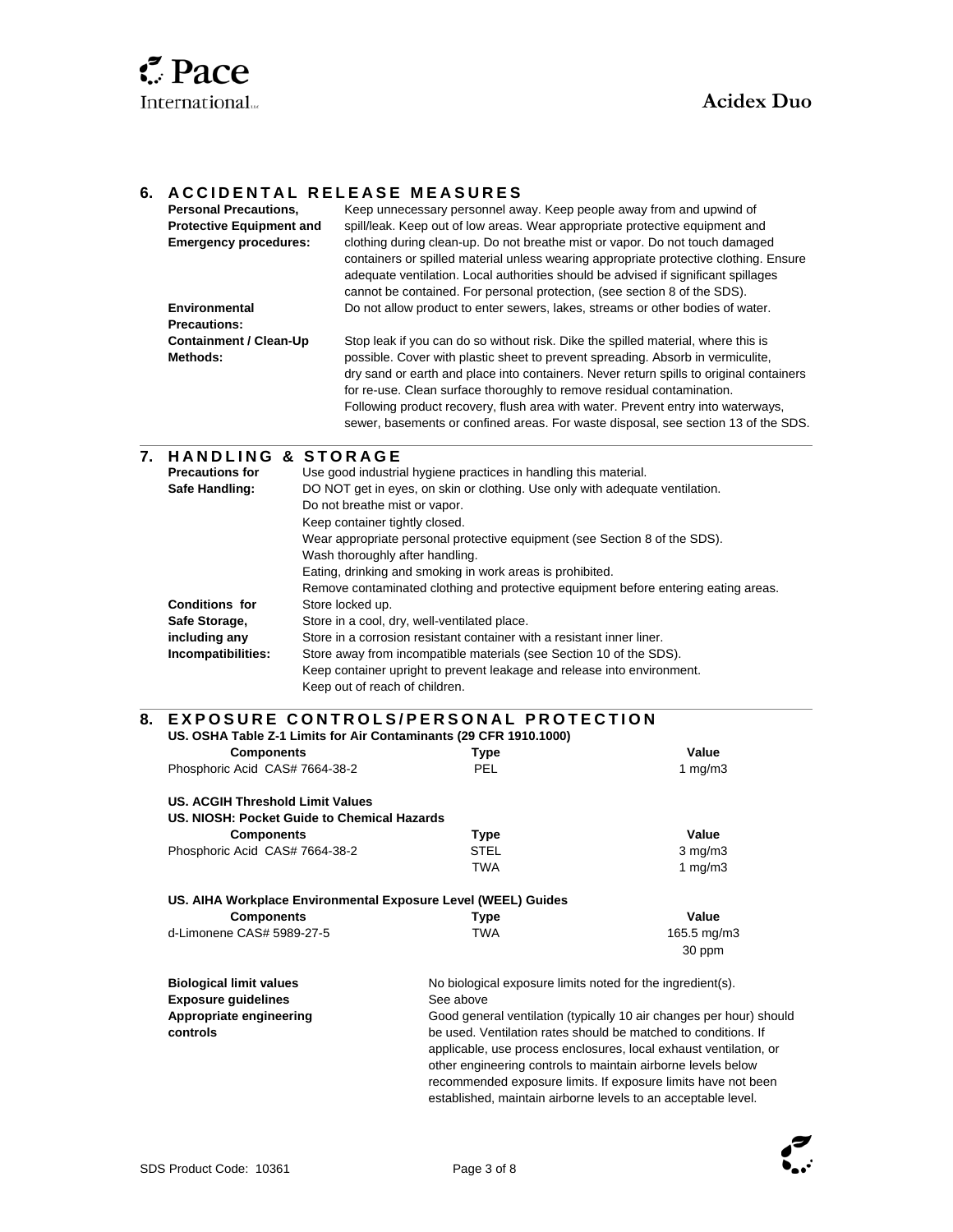

l

l

#### **Individual protection measures, such as personal protective equipment**

| <b>Eye/face protection</b>     | Wear chemical goggles or face shield. Eye fountain and washing facilities<br>should be available.                                                                                                                                                                                                               |
|--------------------------------|-----------------------------------------------------------------------------------------------------------------------------------------------------------------------------------------------------------------------------------------------------------------------------------------------------------------|
| <b>Skin protection</b>         |                                                                                                                                                                                                                                                                                                                 |
| <b>Hand protection</b>         | Nitrile, neoprene, and vinyl (PVC) gloves or other impervious gloves.                                                                                                                                                                                                                                           |
| <b>Other</b>                   | Use of an impervious apron or clothing.                                                                                                                                                                                                                                                                         |
| <b>Respiratory protection</b>  | Where exposure quideline levels may be exceeded, use an approved NIOSH<br>respirator, acid gas filter combination. Respirator should be selected by and<br>used under the direction of a trained health and safety professional following<br>requirements found in OSHA's respirator standard (29 CFR 1910.134) |
| <b>Thermal hazards</b>         | Not applicable.                                                                                                                                                                                                                                                                                                 |
| General hygiene considerations | Use good industrial hygiene practices in handling this material. When using<br>do not eat, drink, or smoke. Wash thoroughly after handling.                                                                                                                                                                     |

### **9. P H Y S I C A L & C H E M I C A L P R O P E R T I E S**

| <b>Physical state:</b>                      | Liquid                    | <b>Upper/Lower flammability</b><br>limits:         | Not available |
|---------------------------------------------|---------------------------|----------------------------------------------------|---------------|
| Appearance / Color:                         | Pale Amber<br>Translucent | Vapor pressure:                                    | Not available |
| Odor:                                       | Orange Odor               | Vapor density: (air =1)                            | Not available |
| Odor threshold:                             | Not available             | Specific Gravity: $(H2O = 1)$                      | 1.025         |
| pH:                                         | 2.5                       | Solubility:                                        | 100% Soluble  |
| <b>Melting/Freezing point:</b>              | Not available             | <b>Partition coefficient</b><br>(n-octanol-water): | Not available |
| <b>Pour Point</b>                           | Not available             | Auto-ignition temperature:                         | Not available |
| Initial boiling point and<br>boiling range: | 212°F (100°C)             | Decomposition temperature:                         | Not available |
| Flash point:                                | Not flammable             | Viscosity:                                         | Not available |
| <b>Evaporation rate:</b>                    | Not available             | <b>Explosive properties:</b>                       | Not explosive |
| Flammability (solid, gas):                  | Not applicable            | <b>Oxidizing properties:</b>                       | Not oxidizing |

### **10. S T A B I L I T Y & R E A C T I V I T Y**

| <b>Reactivity hazards:</b>      | May be corrosive to metals. This product may react with strong oxidizing |
|---------------------------------|--------------------------------------------------------------------------|
|                                 | agents.                                                                  |
| <b>Possibility of Hazardous</b> | Hazardous polymerization does not occur.                                 |
| <b>Reactions:</b>               |                                                                          |
| <b>Chemical stability:</b>      | Stable under recommended storage conditions.                             |
| <b>Conditions to avoid:</b>     | Do not mix with other chemicals.                                         |
| Incompatible materials:         | Bases. Reducing agents. Oxidizers. Metals.                               |
| <b>Hazardous decomposition</b>  | May include and are not limited to: Oxides of phosphorus.                |
| products:                       |                                                                          |

### **11. TOXICOLOGICAL INFORMATION**

| <b>Routes of exposure</b>                                                             | Eye, Skin contact, Inhalation, Ingestion.                                                                       |  |  |
|---------------------------------------------------------------------------------------|-----------------------------------------------------------------------------------------------------------------|--|--|
| Information on likely routes of exposure                                              |                                                                                                                 |  |  |
| Ingestion                                                                             | Causes digestive tract burns. May cause stomach distress, nausea or vomiting.                                   |  |  |
| <b>Inhalation</b>                                                                     | May cause respiratory tract irritation or chemical burns.                                                       |  |  |
| Skin corrosion /<br>irritation:                                                       | May cause chemical burns. Harmful contact may not cause immediate pain. May<br>cause an allergic skin reaction. |  |  |
| Eye damage /<br>irritation:                                                           | Causes serious eye damage.                                                                                      |  |  |
| Symptoms related to the<br>physical, chemical and<br>toxicological<br>characteristics | Contact with this material may cause burns to the skin, eyes and mucous<br>membranes.                           |  |  |

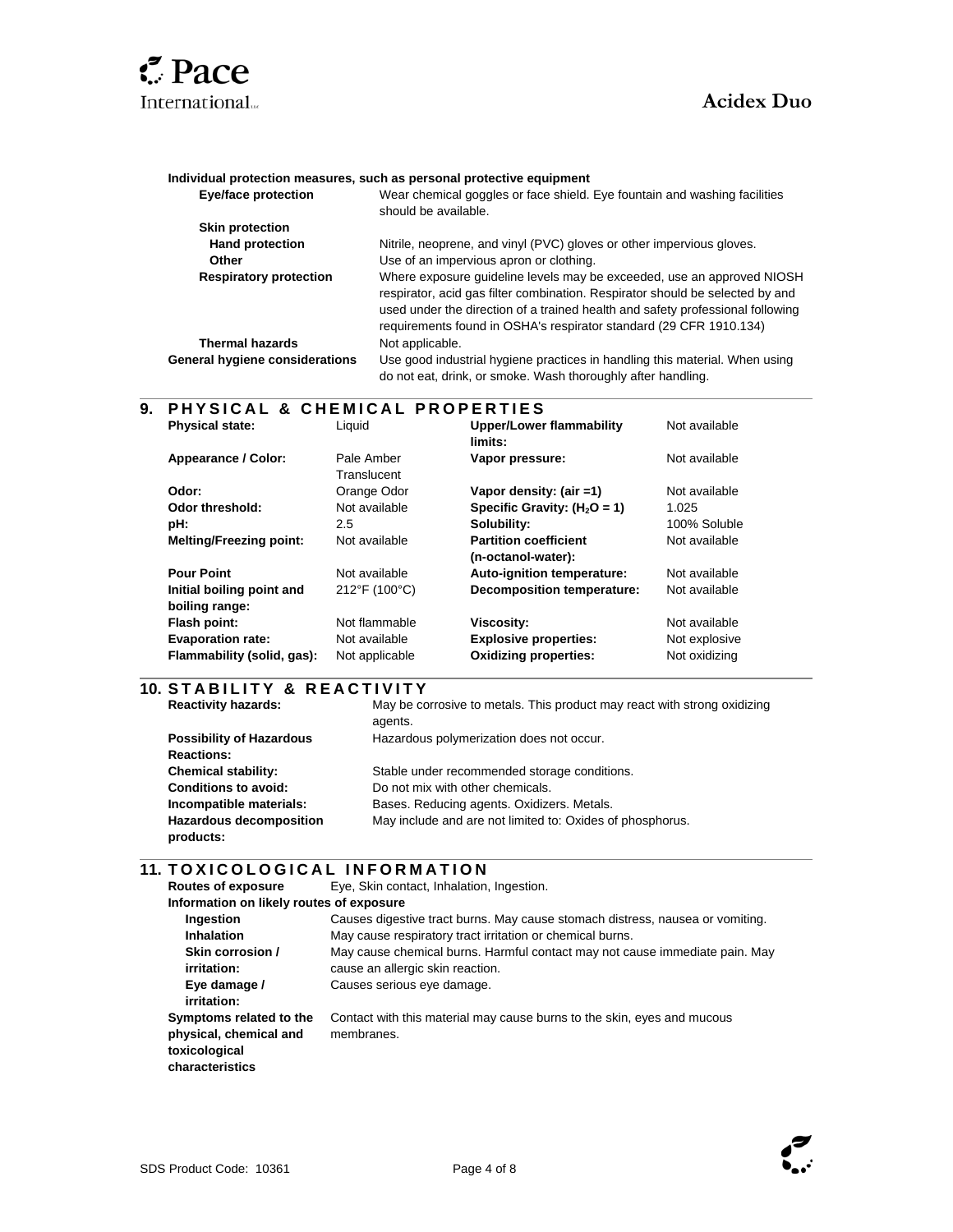

| Information on toxicological effects                                                          |                                                                                  |                        |  |
|-----------------------------------------------------------------------------------------------|----------------------------------------------------------------------------------|------------------------|--|
| <b>Acute toxicity</b>                                                                         | May cause severe skin burns and eye damage. May cause an allergic skin reaction. |                        |  |
| <b>Components</b>                                                                             | <b>Species</b>                                                                   | <b>Test Results</b>    |  |
|                                                                                               | Alcohols, C12-14-secondary, ethoxylated (CAS 84133-50-6)                         |                        |  |
| Acute                                                                                         |                                                                                  |                        |  |
| Dermal<br>LD50                                                                                | Rat                                                                              |                        |  |
| Inhalation                                                                                    |                                                                                  | > 2000 mg/kg, 24 Hours |  |
| <b>LC50</b>                                                                                   | Not available                                                                    |                        |  |
| Oral                                                                                          |                                                                                  |                        |  |
| LD50                                                                                          | Rat                                                                              | > 2000 mg/kg           |  |
|                                                                                               |                                                                                  | 1600 mg/kg             |  |
|                                                                                               | C6-C12 alkyl alcohol ethoxylate phosphoric acid (CAS 68921-24-4)                 |                        |  |
| Acute                                                                                         |                                                                                  |                        |  |
| Oral                                                                                          |                                                                                  |                        |  |
| LD <sub>50</sub>                                                                              | Rat                                                                              | 3950 mg/kg             |  |
| Inhalation                                                                                    |                                                                                  |                        |  |
| <b>LC50</b>                                                                                   | Not available                                                                    |                        |  |
| d-Limonene (CAS 5989-27-5)                                                                    |                                                                                  |                        |  |
| Acute                                                                                         |                                                                                  |                        |  |
| Dermal                                                                                        |                                                                                  |                        |  |
| LD50                                                                                          | Rabbit                                                                           | > 5000 mg/kg           |  |
| Inhalation                                                                                    |                                                                                  |                        |  |
| <b>LC50</b>                                                                                   | Not available                                                                    |                        |  |
| Oral                                                                                          |                                                                                  |                        |  |
| LD50                                                                                          | Mouse                                                                            | 5600 mg/kg             |  |
|                                                                                               | Rat                                                                              | > 2000 mg/kg           |  |
|                                                                                               |                                                                                  | 4400 mg/kg             |  |
| Acute                                                                                         | Glucopyranose, oligomeric, decyl octyl glycosides (CAS 68515-73-1)               |                        |  |
|                                                                                               |                                                                                  |                        |  |
| Dermal<br>LD50                                                                                | Rabbit                                                                           | > 2000 mg/kg, 24 Hours |  |
|                                                                                               | Rat                                                                              | > 2000 mg/kg           |  |
| Inhalation                                                                                    |                                                                                  |                        |  |
| LC50                                                                                          | Not available                                                                    |                        |  |
| Oral                                                                                          |                                                                                  |                        |  |
| LD50                                                                                          | Rat                                                                              | > 5000 mg/kg           |  |
|                                                                                               |                                                                                  | > 2000 mg/kg           |  |
| Phosphoric acid (CAS 7664-38-2)                                                               |                                                                                  |                        |  |
| Acute                                                                                         |                                                                                  |                        |  |
| Dermal                                                                                        |                                                                                  |                        |  |
| LD50                                                                                          | Rabbit                                                                           | 2740 mg/kg             |  |
| Inhalation                                                                                    |                                                                                  |                        |  |
| LC50                                                                                          | Guinea pig, Mouse, Rabbit, Rat                                                   | 61 mg/m3, 1 Hours      |  |
| Oral                                                                                          |                                                                                  |                        |  |
| LD50                                                                                          | Rat                                                                              | 1530 mg/kg             |  |
|                                                                                               |                                                                                  | 1.7 ml/100g            |  |
| <b>Skin corrosion/irritation:</b>                                                             | Causes severe skin burns and eye damage.                                         |                        |  |
| Serious eye damage/eye                                                                        | Causes serious eye damage.                                                       |                        |  |
| Irritation:                                                                                   |                                                                                  |                        |  |
| <b>Respiratory sensitization:</b>                                                             | Not a respiratory sensitizer.                                                    |                        |  |
| <b>Skin sensitization:</b>                                                                    | May cause an allergic skin reaction.                                             |                        |  |
| Germ cell mutagenicity:                                                                       | Non-hazardous by WHMIS/OSHA criteria.                                            |                        |  |
| Carcinogenicity:                                                                              | Non-hazardous by WHMIS/OSHA criteria.                                            |                        |  |
| IARC Monographs. Overall Evaluation of Carcinogenicity                                        |                                                                                  |                        |  |
| d-Limonene (CAS 5989-27-5)<br>Volume 73 - 3 Not classifiable as to carcinogenicity to humans. |                                                                                  |                        |  |

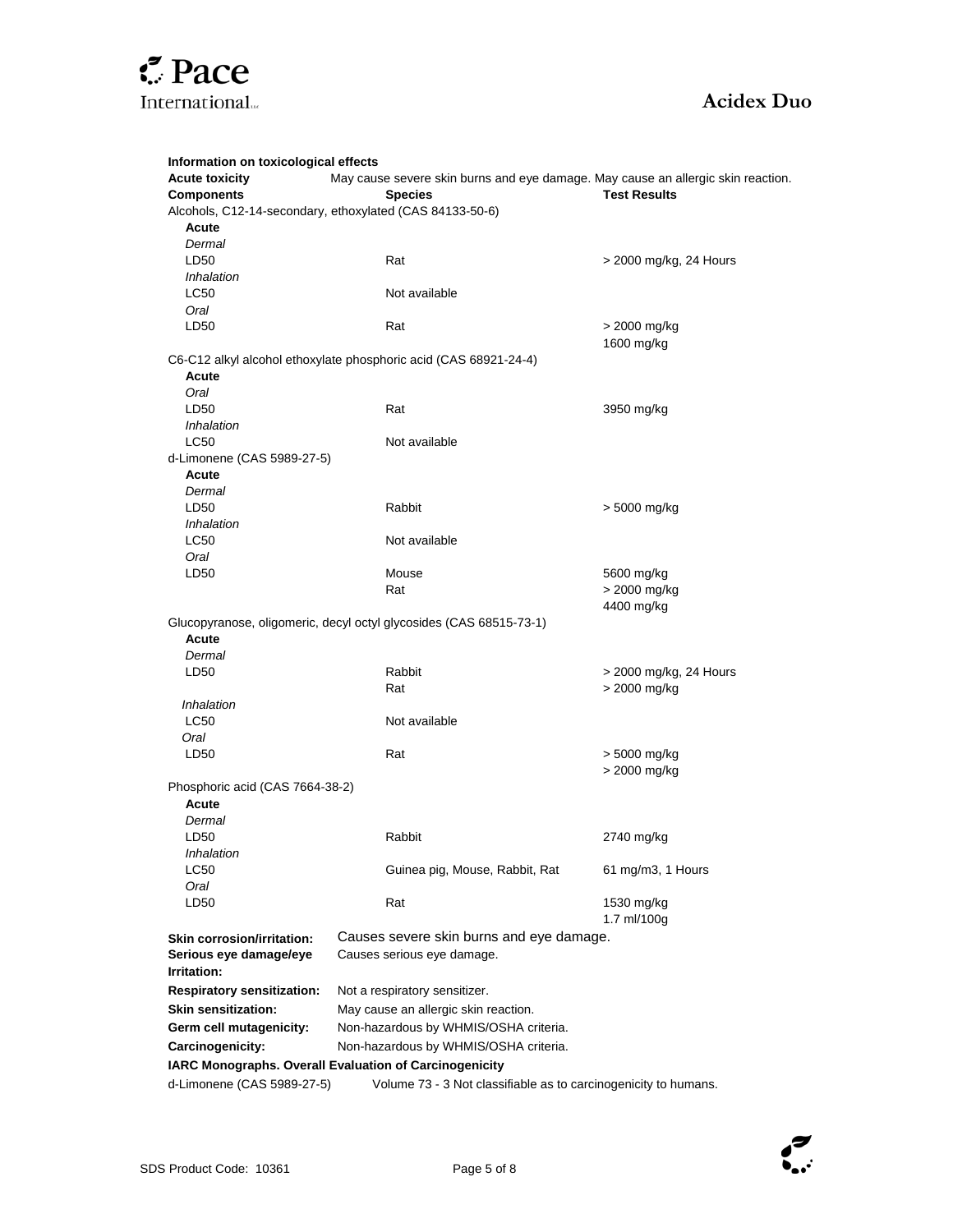

### **US. OSHA Specifically Regulated Substances (29 CFR 1910.1001-1050)**

Not listed.

l

l

l

| <b>Reproductive toxicity:</b> | This product is not expected to cause reproductive or developmental effects. Non-<br>hazardous by WHMIS/OSHA criteria. |
|-------------------------------|------------------------------------------------------------------------------------------------------------------------|
| Teratogenicity:               | Non-hazardous by WHMIS/OSHA criteria.                                                                                  |
| Specific target organ         | Not classified.                                                                                                        |
| toxicity -                    |                                                                                                                        |
| single exposure:              |                                                                                                                        |
| Specific target organ         | Not classified.                                                                                                        |
| toxicity -                    |                                                                                                                        |
| repeated exposure:            |                                                                                                                        |
| <b>Aspiration hazard:</b>     | Material does not present an aspiration hazard.                                                                        |
| <b>Chronic effects:</b>       | Prolonged inhalation may be harmful.                                                                                   |

### **12. ECOLOGICAL INFORMATION**

| Ecotoxicity                      |                                                          | See below                                                                                                      |                              |  |
|----------------------------------|----------------------------------------------------------|----------------------------------------------------------------------------------------------------------------|------------------------------|--|
| <b>Ecotoxicological data</b>     |                                                          | <b>Species</b>                                                                                                 | <b>Test Results</b>          |  |
| <b>Components</b>                |                                                          |                                                                                                                |                              |  |
|                                  | Alcohols, C12-14-secondary, ethoxylated (CAS 84133-50-6) |                                                                                                                |                              |  |
| Aquatic                          |                                                          |                                                                                                                |                              |  |
| <b>Fish</b>                      | LC50                                                     | Bluegill (Lepomis macrochirus)                                                                                 | 3.2 - 7.2 mg/L, 96 hours     |  |
| d-Limonene (CAS 5989-27-5)       |                                                          |                                                                                                                |                              |  |
| Aquatic                          |                                                          |                                                                                                                |                              |  |
| Crustacea                        | EC50                                                     | Water flea (Daphnia pulex)                                                                                     | 69.6 mg/L, 48 hours          |  |
| Fish                             | <b>LC50</b>                                              | Fathead minnow (Pimephales promelas)                                                                           | 0.619 - 0.796 mg/L, 96 hours |  |
| Phosphoric acid (CAS 7664-38-2)  |                                                          |                                                                                                                |                              |  |
| <b>Aquatic</b>                   |                                                          |                                                                                                                |                              |  |
| Acute                            |                                                          |                                                                                                                |                              |  |
| Crustacea                        | <b>LC50</b>                                              | Water flea (Daphnia magna)                                                                                     | 4.6 mg/L, 12 hr              |  |
| Fish                             | <b>LC50</b>                                              | Mosquitofish (Gambusia affinis affinis)                                                                        | 3 - 3.5 mg/L, 96 hr          |  |
| Persistence/ degradability:      |                                                          | No data is available on the degradability of this product.                                                     |                              |  |
| <b>Bioaccumulative potential</b> |                                                          |                                                                                                                |                              |  |
| Mobility in soil:                |                                                          | No data available.                                                                                             |                              |  |
| Mobility in general:             |                                                          | Not available.                                                                                                 |                              |  |
| Other adverse effects:           |                                                          | No other adverse environmental effects (e.g. ozone depletion, photochemical                                    |                              |  |
|                                  |                                                          | ozone creation potential, endocrine disruption, global warming potential) are<br>expected from this component. |                              |  |

### **13. DISPOSAL CONSIDERATIONS**

| <b>Disposal instructions:</b>            | Recover or recycle if possible. Do not discharge into sewers, lakes, streams, or other<br>bodies of water. Disposal should be made in accordance with applicable regional,<br>national and local laws and regulations. Consult appropriate regulatory officials for<br>information on disposal, keeping in mind that local regulations may be more stringent<br>than regional or national requirements. |
|------------------------------------------|---------------------------------------------------------------------------------------------------------------------------------------------------------------------------------------------------------------------------------------------------------------------------------------------------------------------------------------------------------------------------------------------------------|
| Hazardous waste code                     | D002: Waste Corrosive material $[PH \le 2$ or $= >12.5$ , or corrosive to steel<br>The waste code should be assigned in discussion between the user, the producer and<br>the waste disposal company.                                                                                                                                                                                                    |
| Waste from residues /<br>unused products | Dispose of in accordance with local regulations. Empty containers or liners may retain<br>some product residues. This material and its container must be disposed of in a safe<br>manner (see: Disposal instructions).                                                                                                                                                                                  |
| Contaminated<br>packaging                | Since emptied containers may retain product residue, follow label warnings even after<br>container is emptied. Empty containers should be taken to an approved waste<br>handling site for recycling or disposal.                                                                                                                                                                                        |



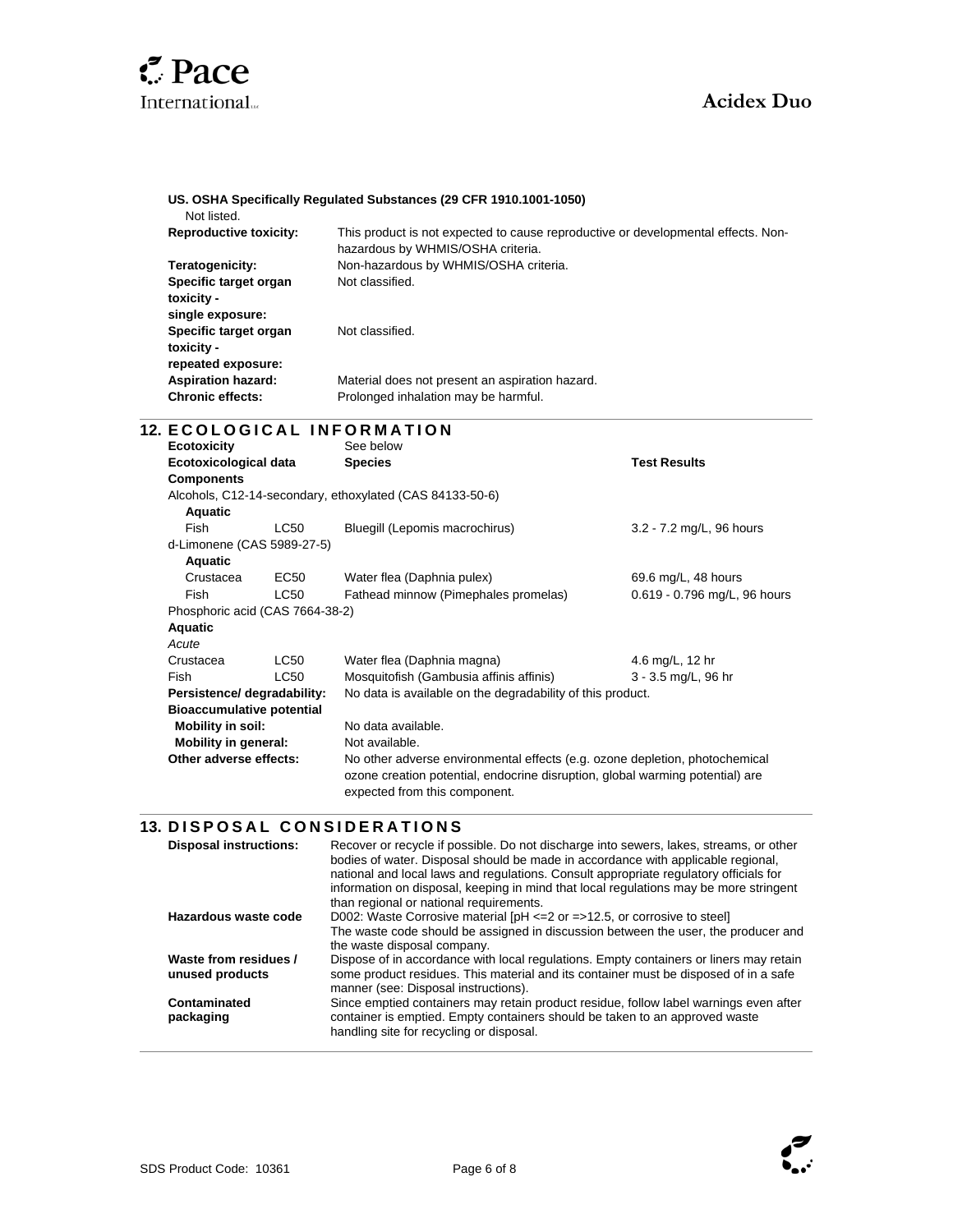### **14. TRANSPORT INFORMATION**

| DOT                                     |
|-----------------------------------------|
| <b>UN 3264</b>                          |
| Corrosive liquid, acidic,               |
| inorganic, n.o.s.                       |
| (Phosphoric Acid)                       |
| 8                                       |
| Ш                                       |
| <b>IMDG Regulated Marine Pollutant.</b> |
| IB3, T7, TP1, TP28                      |
| 154                                     |
| 203                                     |
| 241                                     |
|                                         |

### **15. R E G U L A T O R Y I N F O R M A T I O N**

| <b>US FEDERAL</b><br><b>REGULATIONS</b> | Standard, 29 CFR 1910.1200.                                                      |                                  | This product is a "Hazardous Chemical" as defined by the OSHA Hazard Communication |
|-----------------------------------------|----------------------------------------------------------------------------------|----------------------------------|------------------------------------------------------------------------------------|
|                                         | Clean Air Act (CAA) Section 112 Hazardous Air Pollutants (HAPs) List             |                                  |                                                                                    |
|                                         |                                                                                  |                                  | Not regulated.                                                                     |
|                                         | Clean Air Act (CAA) Section 112(r) Accidental Release Prevention (40 CFR 68.130) |                                  |                                                                                    |
|                                         |                                                                                  |                                  | Not regulated.                                                                     |
|                                         | TSCA Section 12(b) Export Notification (40 CFR 707, Subpt. D)                    |                                  |                                                                                    |
|                                         |                                                                                  |                                  | Not regulated.                                                                     |
|                                         | <b>CERCLA Hazardous Substance List (40 CFR 302.4)</b>                            |                                  |                                                                                    |
|                                         |                                                                                  | Phosphoric Acid (CAS# 7664-38-2) | Listed                                                                             |
|                                         | US. OSHA Specifically Regulated Substances (29 CFR 1910.1001-1050)               |                                  |                                                                                    |
|                                         |                                                                                  | Phosphoric acid (CAS 7664-38-2)  | Not regulated.                                                                     |
| <b>Superfund Amendments and</b>         | <b>Hazard Categories</b>                                                         |                                  | Immediate Hazard - Yes                                                             |
| <b>Reauthorization Act of 1986</b>      |                                                                                  |                                  | Delayed Hazard - No                                                                |
| (SARA)                                  |                                                                                  |                                  | Fire Hazard - No                                                                   |
|                                         |                                                                                  |                                  | Pressure Hazard - No                                                               |
|                                         | SARA 302 Extremely hazardous substance                                           | <b>No</b>                        | Reactivity Hazard - No                                                             |
| SARA 311/312 Hazardous chemical         |                                                                                  | N <sub>o</sub>                   |                                                                                    |
| SARA 313 (TRI reporting)                |                                                                                  | Not regulated.                   |                                                                                    |
|                                         |                                                                                  |                                  |                                                                                    |
| <b>US STATE</b>                         |                                                                                  |                                  |                                                                                    |
| <b>REGULATIONS</b>                      |                                                                                  |                                  |                                                                                    |
|                                         | US - California Hazardous Substances (Director's):                               |                                  |                                                                                    |
|                                         |                                                                                  | Phosphoric acid (CAS 7664-38-2)  | Listed                                                                             |
|                                         | US - Illinois Chemical Safety Act: Listed substance                              |                                  |                                                                                    |
|                                         |                                                                                  | Phosphoric acid (CAS 7664-38-2)  | Listed                                                                             |
|                                         | US - Louisiana Spill Reporting: Listed substance                                 |                                  |                                                                                    |
|                                         |                                                                                  | Phosphoric acid (CAS 7664-38-2)  | Listed                                                                             |
|                                         | US - Minnesota Haz Subs: Listed substance                                        |                                  |                                                                                    |
|                                         |                                                                                  | Phosphoric acid (CAS 7664-38-2)  | Listed                                                                             |
|                                         | US - New Jersey RTK - Substances: Listed substance                               |                                  |                                                                                    |
|                                         |                                                                                  | Phosphoric acid (CAS 7664-38-2)  | Listed                                                                             |
|                                         | US - Texas Effects Screening Levels: Listed substance                            |                                  |                                                                                    |
|                                         | Alcohols, C12-14-secondary, ethoxylated                                          |                                  | Listed                                                                             |
|                                         | (CAS 84133-50-6)                                                                 |                                  |                                                                                    |
|                                         | d-Limonene (CAS 5989-27-5)                                                       |                                  | Listed                                                                             |
|                                         | Glucopyranose, oligomeric, decyl octyl                                           |                                  | Listed                                                                             |
|                                         | glycosides (CAS 68515-73-1)                                                      |                                  |                                                                                    |
|                                         | Phosphoric acid (CAS 7664-38-2)                                                  |                                  | Listed                                                                             |
|                                         | US. Massachusetts RTK - Substance List                                           |                                  |                                                                                    |
|                                         | Phosphoric acid (CAS 7664-38-2)                                                  |                                  | Listed                                                                             |
|                                         | US. New Jersey Worker and Community Right-to-Know Act                            |                                  |                                                                                    |
|                                         |                                                                                  |                                  | Listed                                                                             |